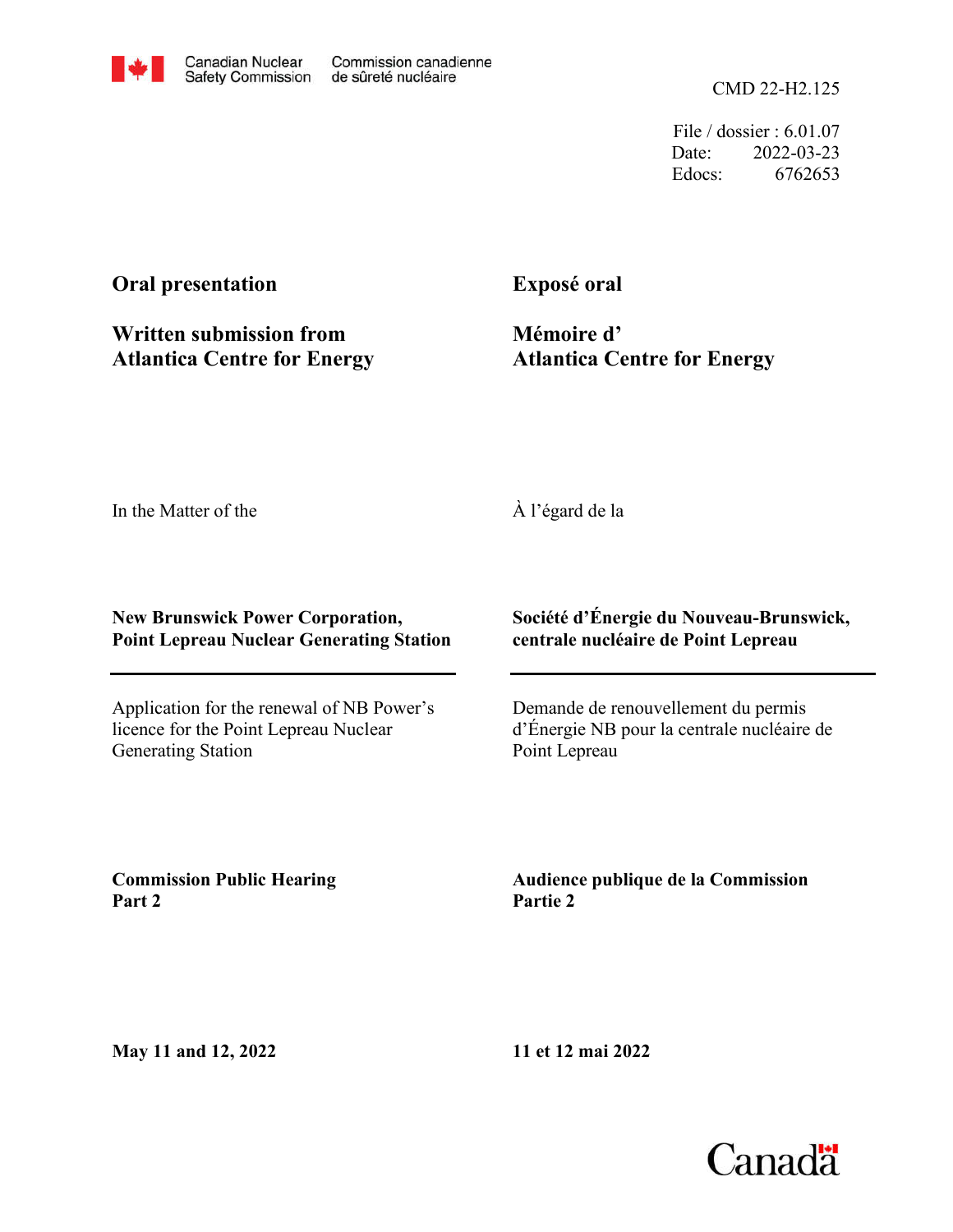

March 23, 2022

Commission Registry Canadian Nuclear Safety Commission 280 Slater Street, P.O. Box 1046, Station B Ottawa, ON, K1P 5S9 Email: interventions@cnsc-ccsn.gc.ca

RE: Point Lepreau Operating Licence Renewal – 2022 H-02

Dear Senior Tribunal Officer - Commission Registry

Please accept this letter in support for the renewal of the operating licence of the Point Lepreau Nuclear Generating Station. I am writing to request permission to appear before the Commission to make an oral presentation.

The Atlantica Centre for Energy is a community-based, non-profit organization dedicated to exploring issues in the energy sector and assessing their impacts on the Atlantic region. The Centre is comprised of a cross section of the community, taking a balanced approach to energy development and the dissemination of fact-based energy information.

Our community partners represent the largest employers, energy producers, distributors, and consumers in the region. Our organization has expert knowledge with respect to demand and supply of electricity in the Maritime Provinces. In our 17-year history, we have commissioned and reviewed studies focusing on meeting long-term electricity supply challenges.

As a collective, we are providing the following written comments with a request to present and explain further during the hearing on the application of New Brunswick Power Corporation to renew its operating licence for its Point Lepreau Nuclear Generating facility.

The main points of our oral presentation explore the following:

- Point Lepreau Nuclear Generating Station (PLNGS) is a critical piece of the baseload electricity generation for New Brunswick. Without the stable power source produced by this facility, NB Power would fall short in meeting its demand for electricity, and fail to provide New Brunswickers with clean, safe, reliable, and affordable, electricity.
- As we move toward Canada's emission reduction goals, PLNGS is a clean energy source generating virtually no greenhouse gases or particulate in its operation. The facility is an essential piece of energy infrastructure that will help New Brunswick and Canada meet 2050 Net Zero emission goals.
- NB Power has demonstrated its ability to protect the health and safety of its employees, the general public, as well as implementing extensive environmental protection measures.